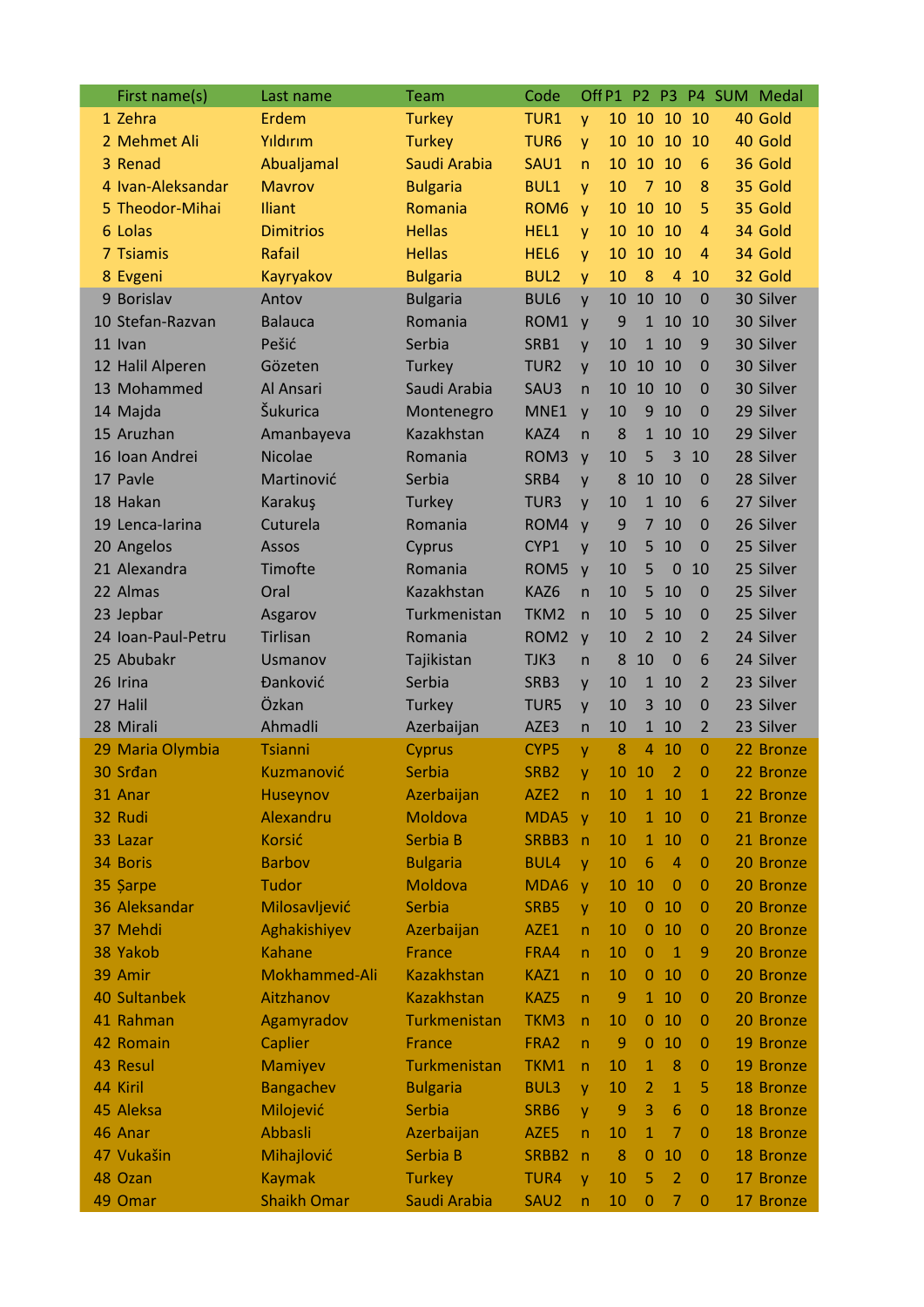| 50 Aleksa              | Račić                  | <b>Bosnia and Herze BIH5</b>    |                  | y            | 9                   | 5                   | 2                                | $\Omega$                       | 16 Bronze          |
|------------------------|------------------------|---------------------------------|------------------|--------------|---------------------|---------------------|----------------------------------|--------------------------------|--------------------|
| 51 Milan               | Samardjiski            | Macedonia                       | MKD1 y           |              | 10                  | 1                   | $\overline{4}$                   | $\mathbf{1}$                   | 16 Bronze          |
| 52 Bogdan              | Raonić                 | Serbia B                        | SRBB1            | n            | 10                  | $\mathbf{1}$        | 3                                | $\overline{2}$                 | 16 Bronze          |
| 53 Nadezda             | Ilieva                 | Macedonia                       | MKD <sub>6</sub> | $\mathbf{V}$ | 10                  | 1                   | $\overline{4}$                   | $\Omega$                       | 15 Bronze          |
| 54 Asaad               | Mohammedsaleh          | Saudi Arabia                    | SAU5             | n.           | 10                  | 1                   | $\overline{4}$                   | $\Omega$                       | 15 Bronze          |
| 55 Mekhron             | Bobokhonov             | Tajikistan                      | TJK4             | n.           | 10                  | 5                   | $\Omega$                         | $\Omega$                       | 15 Bronze          |
| 56 Safet               | Hoxha                  | <b>Albania</b>                  | ALB <sub>2</sub> | y            | 10                  | 1                   | 3                                | $\Omega$                       | 14 Bronze          |
| 57 Boris               | Velašević              | <b>Bosnia and Herze BIH1</b>    |                  | V            | 10                  | 3                   | $\mathbf{1}$                     | $\Omega$                       | 14 Bronze          |
| 58 Dušan               | Garić                  | <b>Bosnia and Herze BIH2</b>    |                  | y            | 8                   | $\mathbf{1}$        | $\overline{4}$                   | $\mathbf{1}$                   | 14 Bronze          |
| 59 Kristyan            | Vasilev                | <b>Bulgaria</b>                 | <b>BUL5</b>      | y            | 10                  | 2                   | $\overline{2}$                   | $\Omega$                       | 14 Bronze          |
| 60 Michalakis          | <b>Vaios Rafail</b>    | <b>Hellas</b>                   | HEL2             | y            | 10                  | $\overline{0}$      | $\mathbf{1}$                     | 3                              | 14 Bronze          |
| 61 Cojocaru            | Gabriel                | Moldova                         | MDA <sub>2</sub> | $\mathbf{V}$ | 10                  | $\overline{0}$      | 4                                | $\Omega$                       | 14 Bronze          |
| 62 Don                 | Otilia                 | Moldova                         | MDA3             | $\mathbf{V}$ | 10                  | 0                   | 4                                | $\Omega$                       | 14 Bronze          |
| 63 Lavric              | <b>Mihail</b>          | Moldova                         | MDA4             | $\mathbf{V}$ | 10                  | $\mathbf{1}$        | $\mathbf{1}$                     | $\overline{2}$                 | 14 Bronze          |
| 64 Thomas              | <b>Fusellier</b>       | <b>France</b>                   | FRA3             | $\mathsf{n}$ | $\overline{4}$      | $\overline{0}$      | $\Omega$                         | 10                             | 14 Bronze          |
| 65 Mateja              | Zdravković             | Serbia B                        | SRBB4            | $\mathsf{n}$ | 10                  | 3                   | $\mathbf{1}$                     | $\mathbf{0}$                   | 14 Bronze          |
| 66 Tsatalmpasidis      | <b>Oresths</b>         | <b>Hellas</b>                   | HEL5             | y            | 9                   | $\mathbf{1}$        | 3                                | $\mathbf{0}$                   | 13 Bronze          |
| 67 Rafail              | <b>Dimitriou</b>       | Cyprus                          | CYP <sub>2</sub> | y            | 9                   | 0                   | 3                                | $\mathbf{0}$                   | 12 Bronze          |
| 68 Pierre-Alexandre    | <b>Bazin</b>           | <b>France</b>                   | FRA1             | n.           | 10                  | $\mathbf{1}$        | $\Omega$                         | $\mathbf{1}$                   | 12 Bronze          |
| 69 Juraj               | <b>Rosinsky</b>        | <b>France</b>                   | FRA5             | n.           | $\mathbf{1}$        | 0                   | $\mathbf{1}$                     | 10                             | 12 Bronze          |
| 70 Tokmyrza            | <b>Kakenov</b>         | <b>Kazakhstan</b>               | KAZ2             | $\mathsf{n}$ | 9                   | $\mathbf{1}$        | 2                                | $\overline{0}$                 | 12 Bronze          |
| 71 Pak Artur           | Pak                    | <b>Kazakhstan</b>               | KAZ3             | n.           | 10                  | $\mathbf{1}$        | $\mathbf{1}$                     | $\mathbf{0}$                   | 12 Bronze          |
| 72 Zeyad               | Aljaali                | Saudi Arabia                    | SAU4             | $\mathsf{n}$ | 10                  | $\mathbf{1}$        | $\mathbf{1}$                     | $\Omega$                       | 12 Bronze          |
| 73 Abdulhamid          | Aldoobi                | Saudi Arabia                    | SAU6             | n.           | $6\phantom{1}6$     | $\overline{2}$      | $\overline{4}$                   | 0                              | 12 Bronze          |
| 74 Jovan               | Toromanović            | Serbia B                        | SRBB5            | $\mathsf{n}$ | 9                   | $\overline{0}$      | 3                                | $\Omega$                       | 12 Bronze          |
|                        |                        |                                 |                  |              |                     |                     |                                  |                                |                    |
|                        |                        |                                 |                  |              |                     |                     |                                  |                                |                    |
| 75 Sunatullo           | Rakhmatov              | Tajikistan                      | TJK5             | n            | 10                  | $\overline{0}$<br>1 | $\overline{2}$                   | $\mathbf{0}$                   | 12 Bronze          |
| 76 Azizdzhon           | Ismatov                | Tajikistan                      | TJK6             | $\mathsf{n}$ | 10                  |                     | $\mathbf{1}$                     | $\mathbf{0}$<br>$\overline{0}$ | 12 Bronze          |
| 77 Lorenc              | <b>Bushi</b>           | Albania                         | ALB1             | y            | 10                  | $\mathbf{0}$<br>1   | $\mathbf{1}$<br>$\mathbf{0}$     | $\mathbf 0$                    | <b>11 HM</b>       |
| 78 Eglis               | Balani                 | Albania                         | ALB3             | y            | 10                  | 1                   |                                  | 1                              | <b>11 HM</b>       |
| 79 Papasotiriou        | Sotirios               | Hellas                          | HEL3             | y            | 9                   | 0                   | 0<br>$\mathbf{1}$                | $\Omega$                       | 11                 |
| 80 Prodromidis         | <b>Kyprianos lason</b> | <b>Hellas</b>                   | HEL4             | V            | 10                  |                     |                                  |                                | <b>11 HM</b>       |
| 81 Ciumeico            | Alic                   | Moldova                         | MDA1 y           | n            | 10                  | $\mathbf{1}$<br>1   | $\boldsymbol{0}$<br>$\mathbf{1}$ | $\boldsymbol{0}$<br>0          | <b>11 HM</b>       |
| 82 Emil<br>83 Marina   | Gasimov                | Azerbaijan                      | AZE4             |              | 9<br>$\overline{4}$ | 1                   |                                  | 2                              | 11                 |
|                        | Vasiljević             | Serbia B                        | SRBB6 n          |              |                     |                     | 4                                | $\mathbf 0$                    | 11<br><b>11 HM</b> |
| 84 Guvanch             | <b>Besherov</b>        | Turkmenistan                    | TKM6             | n            | 10                  | $\mathbf{1}$        | $\mathbf 0$<br>4                 | 0                              |                    |
| 85 Enea                | Prifti                 | Albania                         | ALB5             | y            | 5                   | 1<br>1              |                                  | 0                              | 10                 |
| 86 Fridi               | Shehaj                 | Albania                         | ALB6             | y<br>n       | 9                   |                     | 0                                | $\mathbf{0}$                   | 10                 |
| 87 Agamyrat            | Begenjov               | Turkmenistan                    | TKM4             |              | 10                  | $\mathbf 0$         | $\mathbf 0$                      |                                | <b>10 HM</b>       |
| 88 Nicolas             | Matheou                | Cyprus                          | CYP <sub>3</sub> | y            | 4                   | 2<br>4              | 3<br>$\mathbf{1}$                | 0<br>0                         | 9                  |
| 89 Mimi                | Filova                 | Macedonia                       | MKD2             | V            | 4<br>1              | 4                   |                                  |                                | 9                  |
| 90 Marija              | Bogoeva                | Macedonia                       | MKD4             | $\mathsf{V}$ |                     |                     | 4                                | 0                              | 9                  |
| 91 Nataša              | Đačić                  | Montenegro                      | MNE <sub>2</sub> | <b>V</b>     | 5                   | 4                   | 0                                | 0                              | 9                  |
| 92 Aghaali             | Zeynalli               | Azerbaijan                      | AZE6             | n            | 9                   | 0<br>$\mathbf{1}$   | 0<br>$\mathbf{1}$                | 0<br>0                         | 9                  |
| 93 Nevena              | Radešić                | Bosnia and Herz« BIH3           |                  | v            | 6                   | 1                   |                                  |                                | 8                  |
| 94 Teodora             | Pecakovska             | Macedonia                       | MKD3             | <b>V</b>     | 6                   |                     | 0                                | 0                              | $\overline{7}$     |
| 95 Maša                | Maksimović             | Bosnia and Herz« BIH6           |                  | v            | 0                   | 4                   | $\overline{2}$                   | 0                              | 6                  |
| 96 Kalina              | Stefanova              | Macedonia                       | MKD5             | V            | 4                   | 1                   | $\mathbf{1}$                     | 0                              | 6                  |
| 97 Dastan              | Kudaiberdiev           | Kyrgyzstan                      | KYR4             | n            | 0                   | 1                   | 4                                | 0                              | 5                  |
| 98 Damjan<br>99 Eirini | Stanković<br>Ioannou   | Bosnia and Herz« BIH4<br>Cyprus | CYP4             | y<br>y       | 0<br>0              | 1<br>1              | 3<br>3                           | 0<br>0                         | 4<br>4             |